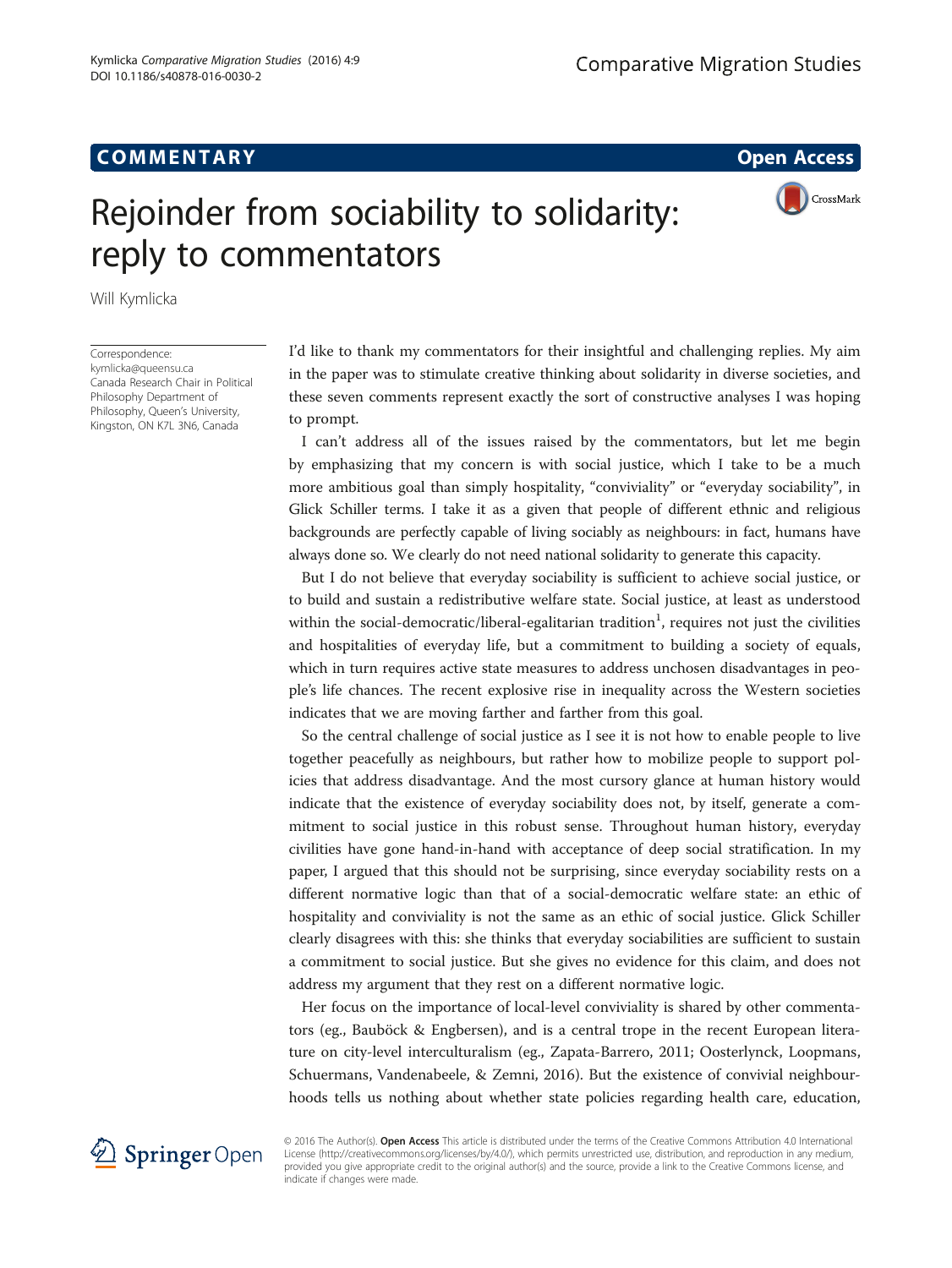naturalization, official languages, labour markets, taxes and social benefits operate to reduce disadvantages. In fact, the existence of convivial neighbourhoods is fully compatible with – perhaps even the hallmark of - neoliberal multiculturalism. In this respect, the new European rhetoric of local-level interculturalism seems distressingly similar to the old 1990s rhetoric of neoliberal multiculturalism<sup>2</sup>. They both privilege interaction across ethnic and religious lines at the local level and in civil society, as a means of increasing comfort with, and reaping the benefits of, cultural diversity, while ignoring the deeper economic, political and social structures of liberal-democratic nation-states that generate disadvantage<sup>3</sup>.

Perhaps the state of inter-ethnic relations in some European cities is so dire that the best we can hope for is to achieve civility and sociability. Or perhaps cities are the only promising space for pro-diversity initiatives, given the power of anti-immigrant parties at the national level. If so, the focus on local initiatives makes strategic sense. But we should not exaggerate what can be achieved at the local level, or what we lose by giving up on national level policies. While the progressive defenders of diversity are fighting for intercultural neighbourhoods and intercultural cities, conservatives are defining the agenda around national security, national citizenship, national solidarity and national identity – all in ways that systematically marginalise and stigmatise minorities. Local victories will be both limited and fragile unless the national agenda can be reframed through a progressive multicultural vision of nationhood. Indeed, some commentators argue that insofar as the intercultural cities agenda in Europe seeks to bypass rather than directly challenge the securitized national discourse around migration, it lacks transformative potential, serving at best to manage securitization $^4$ .

Certainly in the Canadian context, constricting our vision to local conviviality would be a regression. Canadians like to believe that we excel at everyday sociability in interethnic contexts, and the cross-national evidence suggests that Canadians are indeed unusually comfortable with diversity in everyday settings (Kymlicka, [2010](#page-4-0)). But the extent to which this everyday sociability in Canada is matched by a commitment to social justice has varied enormously, and my concern is how to motivate the latter.

So my interest is: what more, or what else, is needed to sustain a commitment to social justice, beyond everyday sociability? And my suggestion in the paper was that (1) nationhood has helped in the past to underpin this commitment; and (2) nationhood can continue to play this role, even in the face of growing diversity, so long as it is reconceived in a multicultural manner. Glick Schiller disputes the former claim, which she describes as a "communitarian just-so story". Most of the commentators, however, accept the former claim, but express a range of doubts about the latter. Nationhood, they suggest, may have worked in the past, but it can no longer serve this function, and/or it cannot be reconceived in multiculturalist terms.

I cannot respond in depth to all of the doubts, but I would like to respond to one in particular. According to Engbersen, multiculturalism does not work in an era of liquid mobility, where more and more residents are temporary or "floating populations", with variable and precarious legal statuses. Multiculturalism, he suggests, might have worked in an era when there was a finite number of immigrant groups all of whom settled permanently, but cannot work in an era of transient flows coming and going in all directions.

I agree that liquid mobility puts multicultural approaches under intense strain. But I think liquid mobility puts all prevailing models under strain, and it's not clear what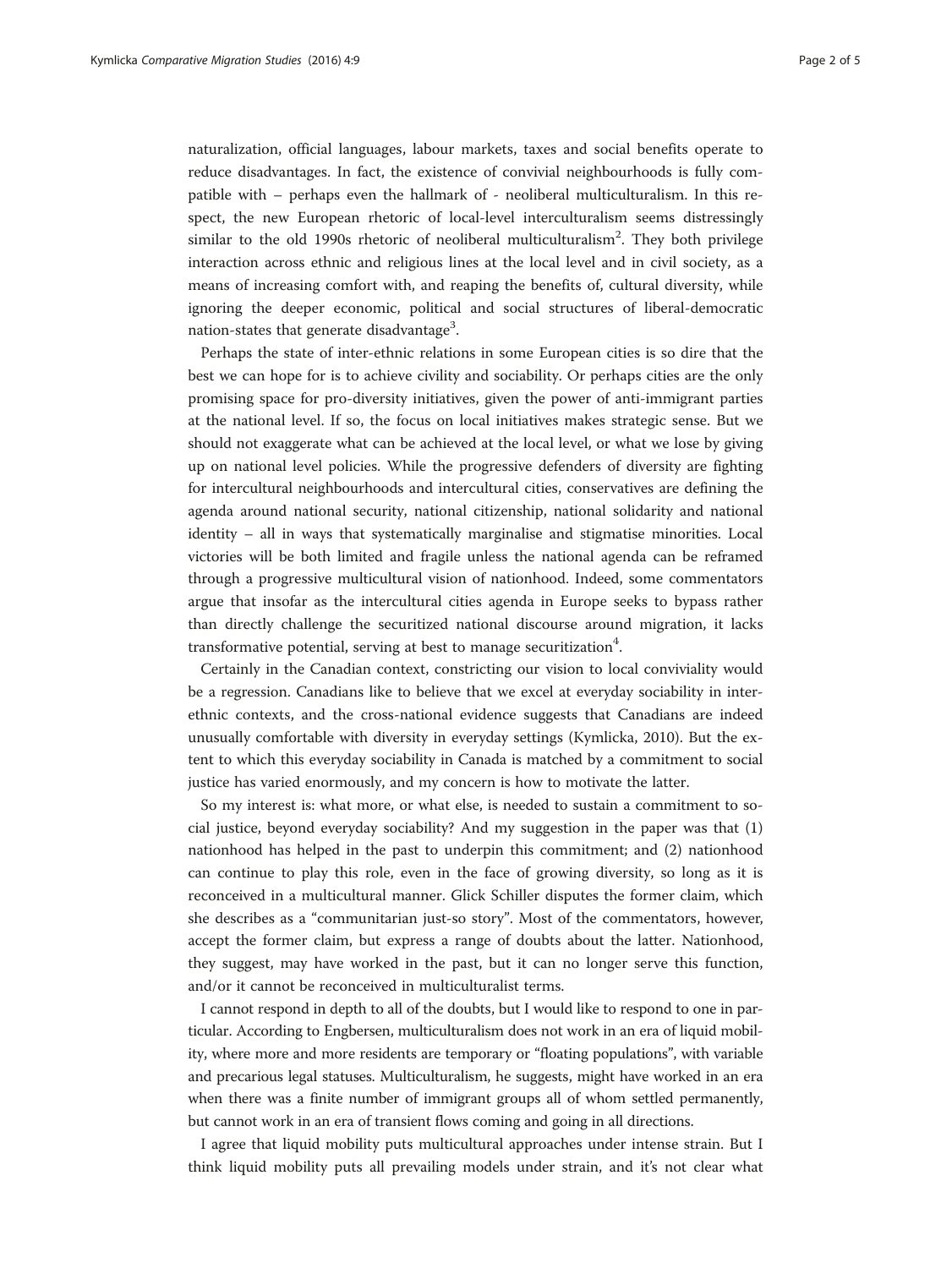alternatives would fare better. Engbersen himself suggests that multiculturalism policies are being replaced by "general policies aimed at all citizens" and by "civic integration policies", but he does not explain how either of these actually helps deal with the challenges of liquid mobility. So far as I can tell, both civic integration policies and general citizenship policies are as rooted in the idea of permanent settlement as multiculturalism policies. Indeed, Engbersen himself notes that transient populations are typically exempted from the requirements of these general integration/citizenship policies, both in Canada and in Europe.

So why then do we see increased reliance on general citizenship policies and civic integration policies, despite the rise of liquid mobility? The answer, I would argue, is that many migrants do settle permanently. Contrary to the image of liquid mobility, we are not all refugees or floating populations. Many migrants settle and become long-term stakeholders in their new society. And so it remains a vital task of a democratic state to figure out the appropriate terms of long-term integration into the host society. Both multiculturalism policies and civic integration policies are a response to that task, but they differ in how they understand the fair terms of integration. According to the study Engbersen himself relies on, the shift from multiculturalism to civic integration involves "placing greater responsibility on the individual immigrant for their own integration" (Scholten, Collet, & Petrovic, [2016\)](#page-4-0). Exactly so: the shift from multiculturalism to civic integration is not about how best to deal with liquid mobility; it is about how to allocate the burdens and responsibilities of long-term integration. And I would argue that most civic integration policies are simply unfair in the terms of integration they offer (Banting & Kymlicka, [2013](#page-4-0)). Moreover, as I suggested in my paper, they also tend to reproduce harsh judgements about the deservingness of immigrants, which is a fundamental obstacle to inclusive solidarity. So they are unfair in and of themselves, and have knock-on effects in undermining a sense of mutual obligation.

Engbersen acknowledges that civic integration policies are likely to create "specific migrant groups that are in vulnerable positions" and who will face challenges to "enable their transition from non- or partial membership to full social membership". That is indeed the challenge, and my argument is that coercive civic integration policies worsen the problem, whereas multicultural nationhood can help. Engbersen appears to disagree, but I don't yet see his argument for rejecting multicultural nationhood, or his alternative to it. In any event, I think the issue of liquid mobility and floating populations is a bit of a red herring. Insofar as the fundamental policy choice is between multiculturalism policies and civic integration policies, both options lay out the terms of integration for people with the right to stay and to settle long-term, and both need to be evaluated for their intrinsic fairness and for their impact on an ethos of solidarity<sup>5</sup>.

I have focused in this reply on the critiques that seemed most in opposition to my approach. I should say, however, that I'm pleased to note that other commentators are more sympathetic to the idea of a multicultural national solidarity, at least as an aspiration, even if they raise cogent questions about the politics of multicultural nationhood. I view the commentaries by Bauböck, Bloemraad, Kriesi, and Meer as all providing constructive amendments to my (sketchy) political story, and I'm inclined to simply accept most of their suggested amendments, as well as their sober assessment of the political challenges we face. As Kriesi notes, the challenge of reconciling multiculturalism and nationhood is connected to a much deeper challenge afflicting the social-democratic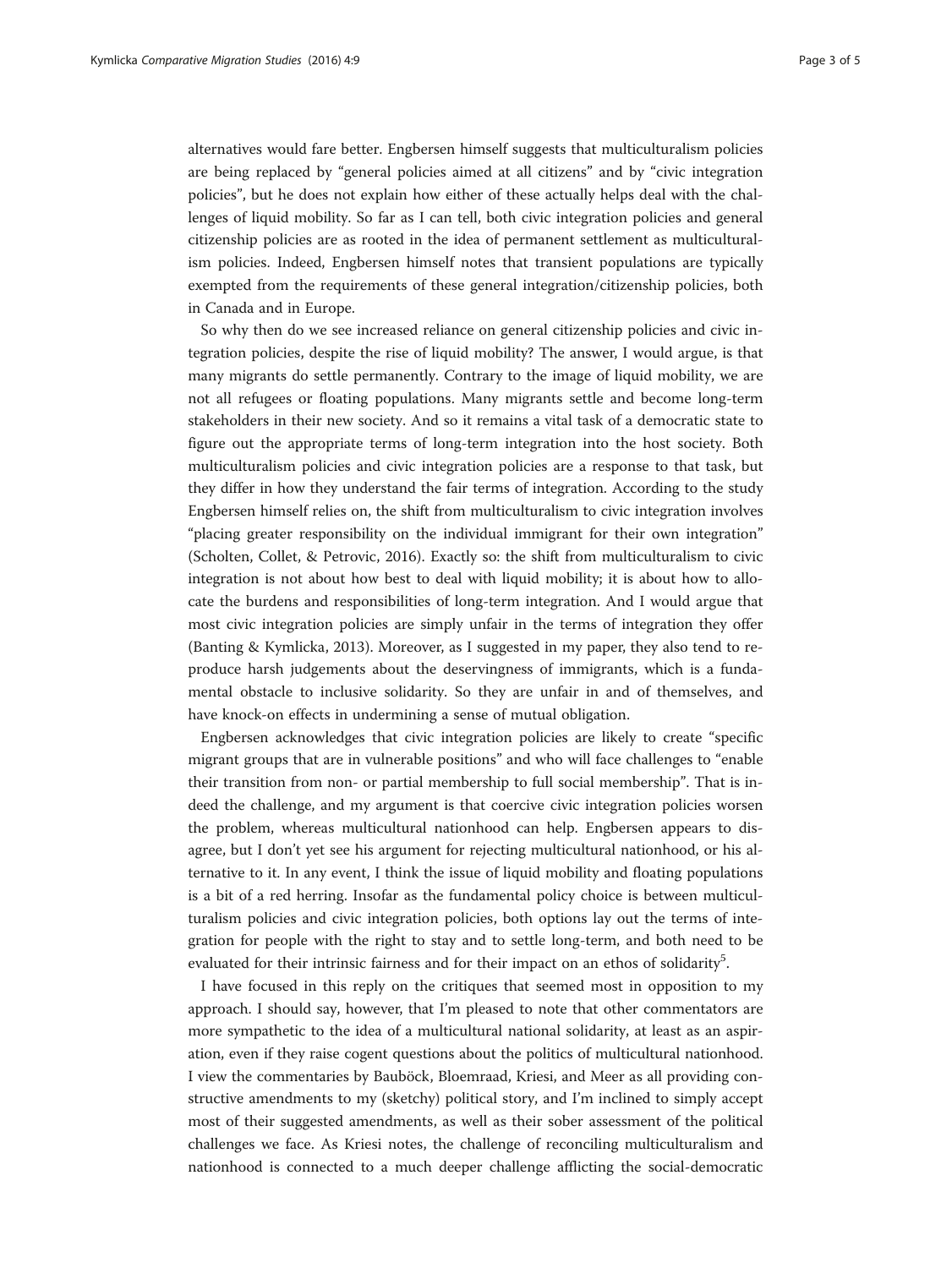left: namely, the growing gap between the socially liberal professional elites who run social democratic parties and their traditional working-class supporters who are more socially conservative. The ideas of multiculturalism and national solidarity may be quite compatible at a theoretical level, but these ideas do not exist in a philosophical vacuum: they are carried into politics and championed by different sectors of the population, with different priorities and interests. Much has been written about how to overcome that gap, to which I have little to add, except to take some solace from the historical reminders that Bloemraad and Meer provide us. As they note, there was nothing automatic or smooth about creating national solidarities in the first half of the twentieth century, in the face of powerful class cleavages, strong localisms, and sectarian differences (eg., between Protestants and Catholics), even in a period of relatively low immigration. As Meer rightly puts it, "deep diversity is not the preserve of ethnic and migration-related difference". Yet the social-democratic left did succeed in building national solidarities, in spite of  $-$  and indeed partly through  $-$  the political conflicts generated by this project. And like Kriesi, I believe that a healthy dose of "enlightened understanding, empowerment and leadership" can help to sustain and reframe those solidarities in a multicultural direction.

#### Endnotes

<sup>1</sup>I defend this liberal egalitarian conception of justice, and its convergence with social-democratic views, in Kymlicka [2002](#page-4-0). Favell suggests that my dismissive comments about neoliberalism raise doubts about my liberal credentials. I cannot fully address that charge here, except to say that I share the core liberal commitment to the right of individuals to decide for themselves what sort of life is worth leading, and as a corollary, a commitment to the constitutional protection of a set of basic civil and political liberties. This anti-paternalistic and anti-perfectionist commitment is shared by all liberals, left or right. What defines the left-liberal view is that a liberal state must also remedy unchosen disadvantages. This is the fundamental point of disagreement with libertarianism (as a political philosophy) and neoliberalism (as a political agenda). Having said that, I accept Favell's point that the expansion of mobility rights and nondiscrimination rights within the EU should be seen as an accomplishment, from any liberal perspective, and not discounted by simply labelling it as "neoliberal". And I accept Bauböck's point that obligations of global justice constrain state prerogatives to regulate admissions. Trying to achieve social justice through closed borders is therefore neither morally permissible nor practically feasible. This is precisely why, on my view, we need to reconcile multiculturalism and solidarity.

 $2$ On the celebration of local conviviality as the hallmark of neoliberal multiculturalism, see Murphy, O'Brien, & Watson, [2003](#page-4-0).

<sup>3</sup>Or so I argue in Kymlicka, [2016.](#page-4-0)

<sup>4</sup>Alkopher ([2015\)](#page-4-0). For another discussion of the limits of promoting local interculturalism in the face of national-level indifference or hostility, see Downing [2015](#page-4-0).

<sup>5</sup>From very different directions, the commentaries by Glick Schiller and Favell both suggest that if we have really moved from an age of migration to an age of mobility, then the choice is not civic integration versus multiculturalism, but some entirely new post-national constellation.